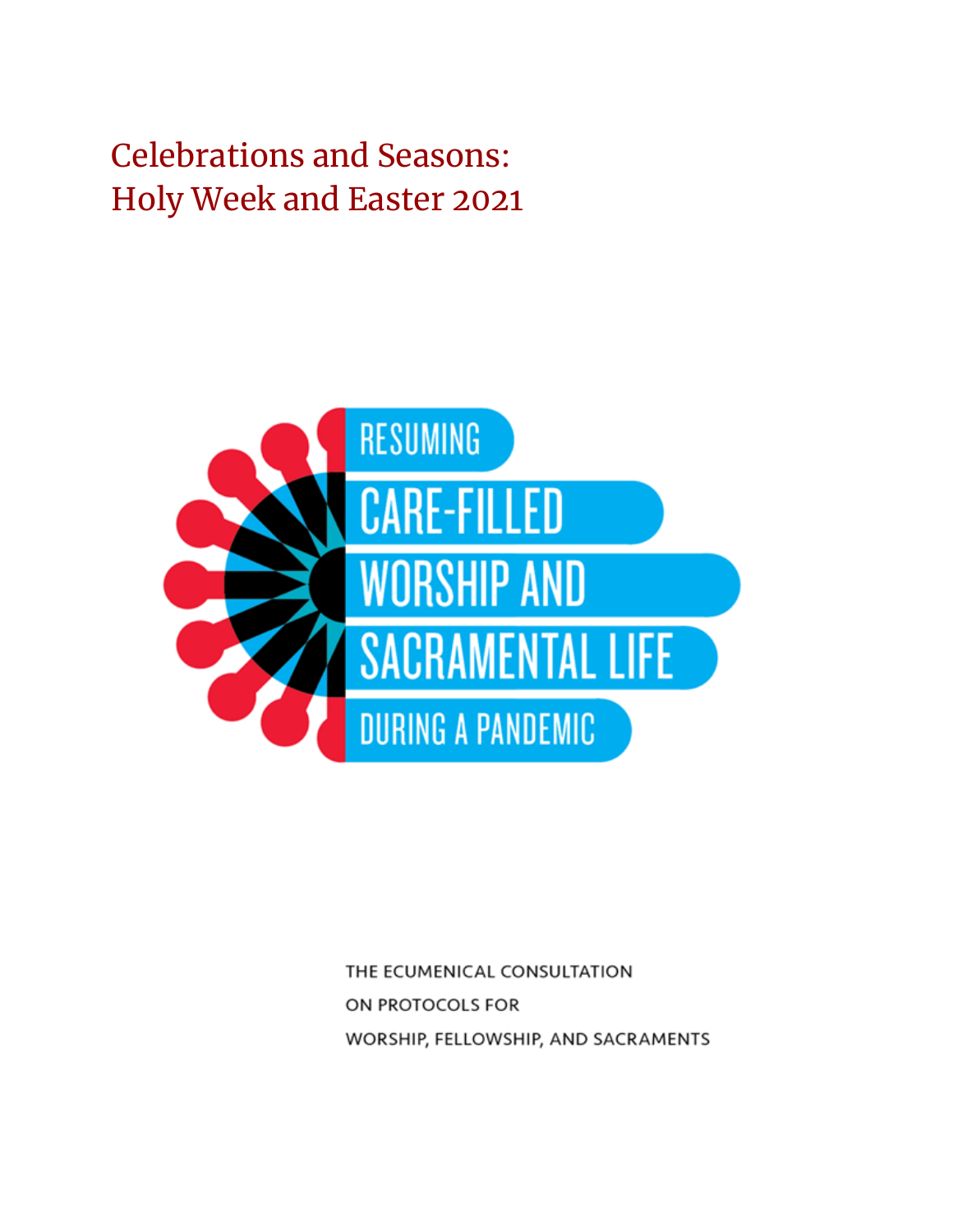#### **Introduction**

As we are writing these materials (in February 2021), the number of new daily cases of COVID-19 in the United States has only begun to decrease while deaths continue to climb.

Our work relies on sound public health guidance to call Christians to responsible decisions about gathering and safe practices when they gather.

We always recommend that state, local, and denominational guidance be considered.

Recent guidance from the CDC about mutations in the coronavirus continue to lead us to call for **increased caution**: https://www.cdc.gov/coronavirus/2019-ncov/transmission/variant.html.

#### **Indoor Gatherings**

Limited indoor gatherings with persons outside one's own household may be relatively safe if **all three of these conditions can be met**:

- Fewer than 5% of the people in your county/region who are tested test positive as reported on <https://www.covidactnow.org>
- The rate of new cases per day in your county/region is less than 10 in 100,000.
- ICU beds are filled to less than 70% of capacity in your region as reported on state or county health department websites.

#### **Outdoor Gatherings**

Limited outdoor gatherings with persons outside one's own household may be relatively safe if **all three of these conditions can be met**::

- Fewer than 10% of the people in your county/region who are tested test positive as reported on https://www.covidactnow.org
- The rate of new cases per day in your county/region is less than 20 in 100,000.
- ICU beds are filled to less than 80% of capacity in your region as reported on state department of health websites.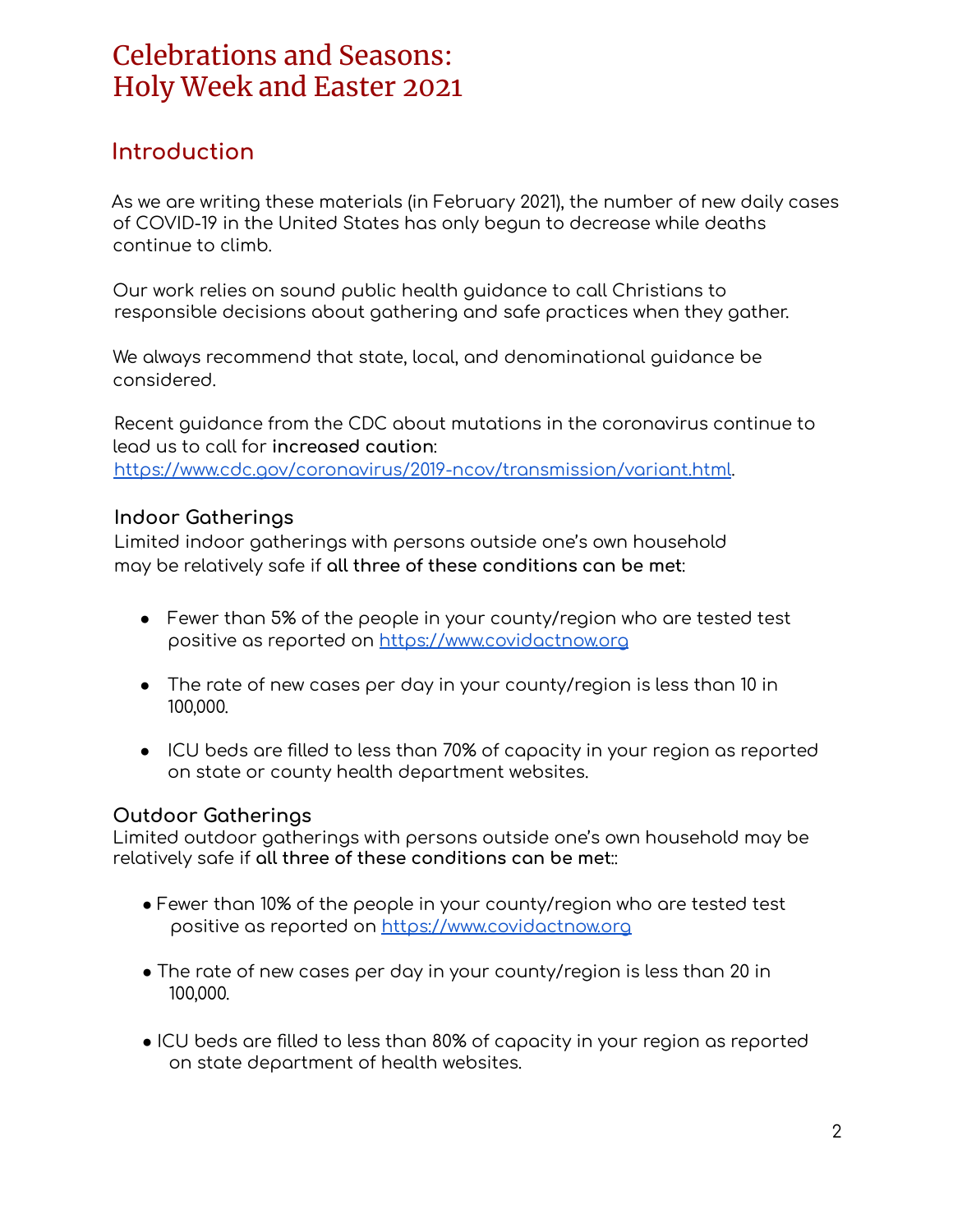All guidance we provide assumes that all participants:

- Wear a mask fully covering their mouth and nose at all times, and when indoors wear two masks.
- Maintain a distance of at least 6 feet from all persons not living in their household
- Have no symptoms of COVID-19
- Have not knowingly been exposed to persons who have tested positive for COVID-19 or have had any symptoms of COVID-19 within the past two weeks
- Refrain from congregational singing when indoors
- Will demonstrate principles of inclusivity and just treatment of all persons as they gather.

## **Palm / Passion Sunday**

#### **Principles**

The core purposes of Palm / Passion Sunday:

- To remember the procession of Jesus into Jerusalem on the first day of Holy Week
- To hear the story of the passion of Jesus from the synoptic gospels (in 2021, Mark's gospel)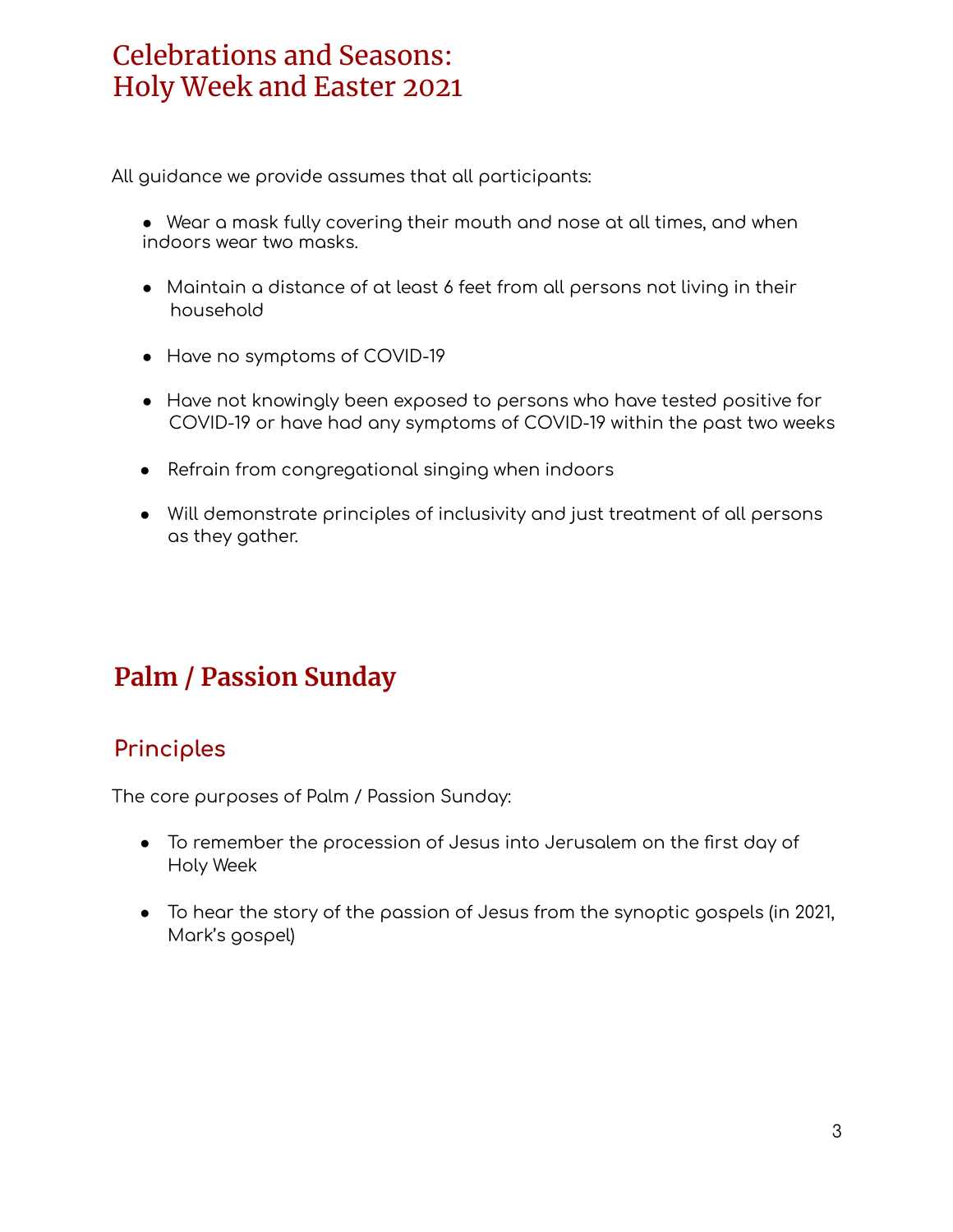#### **Practices**

1. The core actions of this day listed above can be practiced by households provided that adequate resources are provided for home use and that persons or households commit to use them during this day.

2. If local conditions permit in-person gatherings, one or more brief services (no longer than 30 minutes) may be offered over the course of the day.

3. We recommend the entire service be held outdoors (procession, reading, and Eucharist).

We recommend spacing additional outdoor services by at least one hour after the conclusion of a previous service to allow for cleaning and natural air replacement.

If weather conditions require the reading of the Passion and the Eucharist to be held indoors, we recommend spacing additional services by several hours after the conclusion of a previous service to allow time for cleaning and three complete air replacements between services.

4. We recommend that palms or palm crosses be sent by mail or placed ahead of time with worship guides on outdoor seating. People may also be encouraged to cut a small leafy branch for their own use.

5. A small ensemble, masked and at least 16 feet apart, from anyone else, may sing an appropriate song or anthem during the processional (Liturgy of the Palms).

6. For the reading of the passion:

If indoors: We do not recommend that the passion be chanted. One or more readers may read the passion, with no congregational responses.

If outdoors: The gospel may be chanted, with the cantor or ensemble at least 16 feet away from others and masked. There may be limited congregational responses, spoken at a low volume.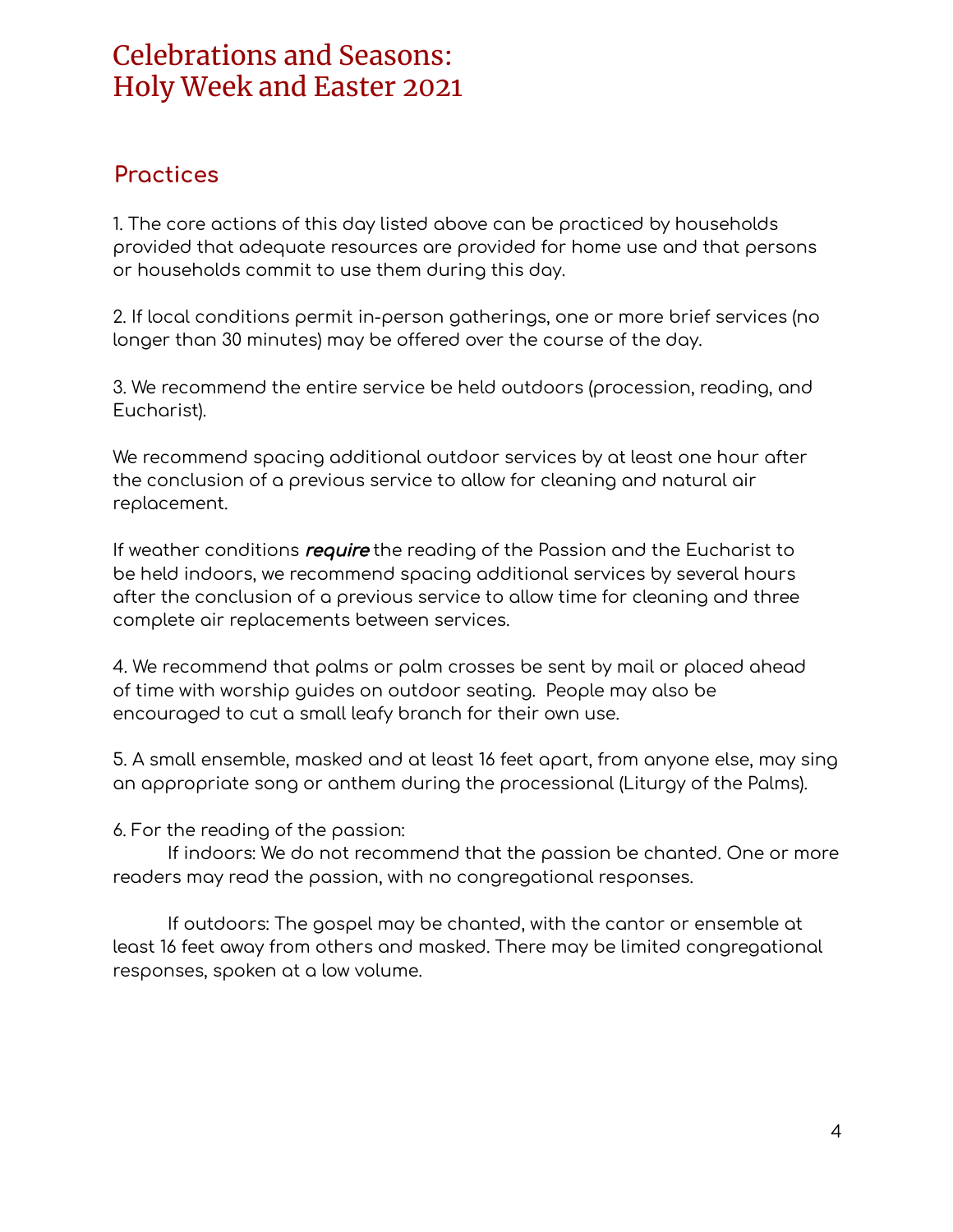7. For the Eucharist (Holy Communion):

If indoors: We recommend distribution in one kind only and in silence to limit time and exposure.

If outdoors: Distribution may be offered in both kinds in silence, following our standard [guidance](https://www.ministrymatters.com/files/862/Resuming%20Care-filled%20Worship%20and%20Sacramental%20Life.pdf) (pp. 20 ff).

## **Maundy Thursday**

#### **Principles**

The core purposes of Maundy Thursday (Holy Thursday) include:

- To embody acts of personal service and mutual love, such as footwashing
- To receive and restore penitents to the fellowship of the church
- To hear and reflect on the New Commandment of Jesus and his last supper with his disciples, as recorded by John's gospel
- In some traditions, to reflect on the institution of the Eucharist (Holy Communion)
- To "strip" the worship space in preparation for Good Friday (Holy Friday) and Holy Saturday.

#### **Practices**

1. The core actions of this day listed above can all be practiced within households provided that adequate resources are provided for home use and that persons or households commit to use them during Maundy Thursday.

2. If local conditions permit in-person gatherings, one or more brief services (no longer than 30 minutes total) may be offered over the course of the day.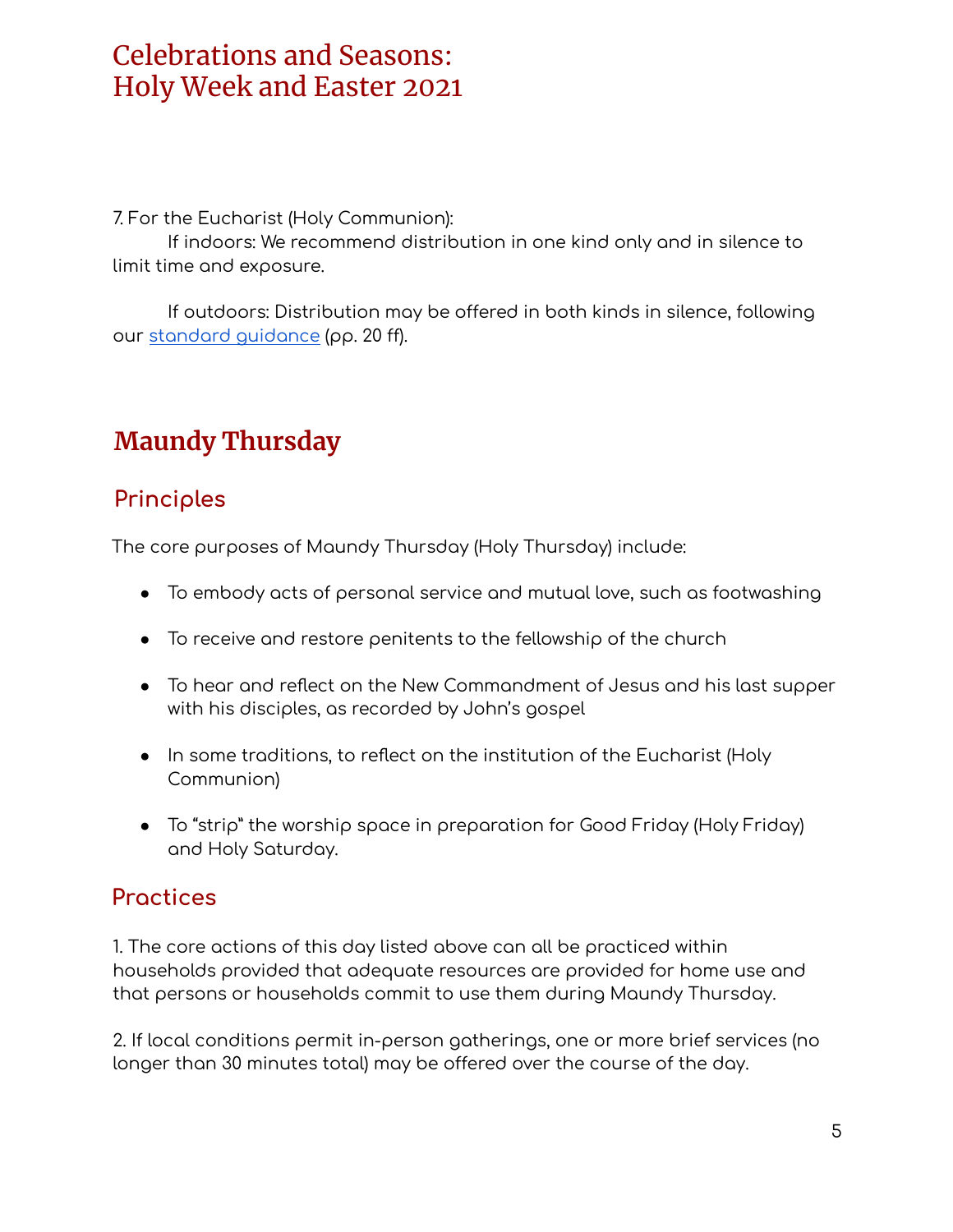If services are held indoors, we recommend spacing them by several hours to allow time for cleaning and three complete air replacements between services.

If services are held outdoors, we recommend spacing them by at least one hour to allow for cleaning and natural air replacement.

3. We recommend that acts of foot washing when part of an in-person gathering be limited to persons in the same household and be held outdoors. Households should bring their own basins and towels.

4. We do not recommend tactile acts such as anointing or "the right hand of fellowship" be included in any acts of receiving or restoring persons to membership or fellowship at this time. Instead, we recommend that church members be invited to offer their own individual expressions of welcome and restoration through mail, email, or social media.

5. While some congregations are used to having a fellowship meal on Maundy Thursday, we do not encourage this practice during the pandemic. If the congregation does have a fellowship meal, it should be held outdoors. Tables should be distanced at least 12 feet apart to allow for access and egress, and seating should be limited to one household per table. Persons may bring their own simple meal, or a prepackaged simple meal may be distributed to each table.

6. In traditions where commemorating the institution of the Eucharist (the Lord's Supper) has been important, we recommend the reading of the Epistle and a brief homily instead of the Eucharist if safety precludes celebrating the sacrament.

7. We recommend that only members of the same household strip the worship space and that provision be made for others to view this part of the service remotely or online rather than in the worship space.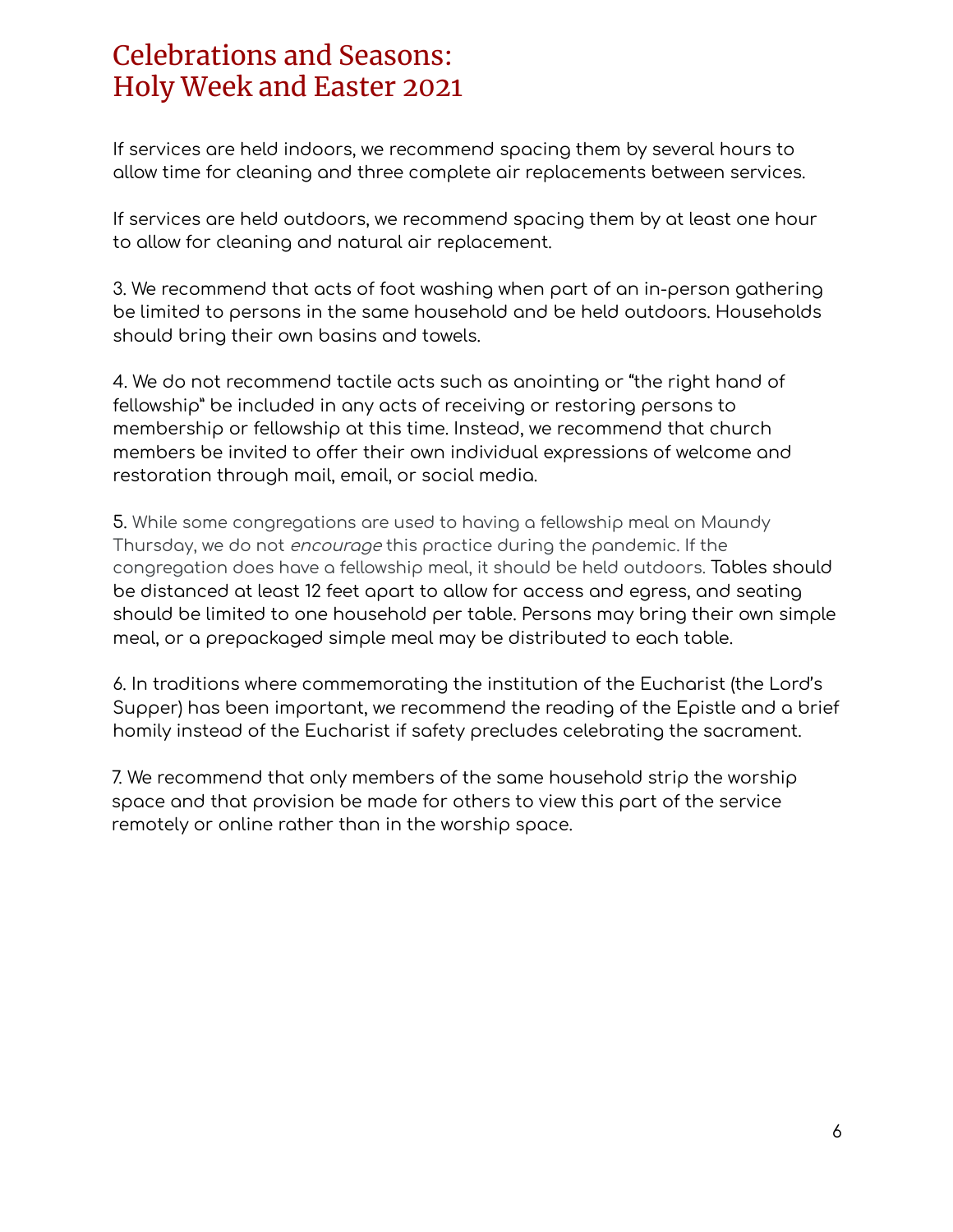## **Good Friday**

#### **Principles**

The core purposes of Good Friday (Holy Friday) include:

- To hear and reflect on the story of the execution of Jesus as presented by John
- To pray for the church and the world, including prayers for justice
- To acknowledge our complicity in the execution of Jesus

#### **Practices**

1. The core actions of this day can all be practiced within households provided that adequate resources are provided for home use and that persons or households commit to use them during Good Friday.

2. These core actions may normally have been accomplished through multiple services and multiple kinds of services held throughout the day. These include a "standard" Noon service, Seven Last Words services, Tenebrae, and stations of the cross, among others. Some of these services may normally have lasted for several hours. In some communities, it is customary for there to be one or more ecumenical community-wide gatherings. **We do not recommend** indoor **gatherings of persons from multiple congregations at this time.**

3. If local conditions permit in-person gatherings, one or more brief services (no longer than 30 minutes total) may be offered over the course of the day.

If services are held **indoors**, we recommend spacing them by several hours to allow time for cleaning and three complete air replacements between services.

If services are held **outdoors**, we recommend spacing them by at least one hour to allow for cleaning and natural air replacement.

4. If the Passion is to be chanted we recommend that the service be held outdoors to diminish threat from accumulating aerosols caused by extended singing.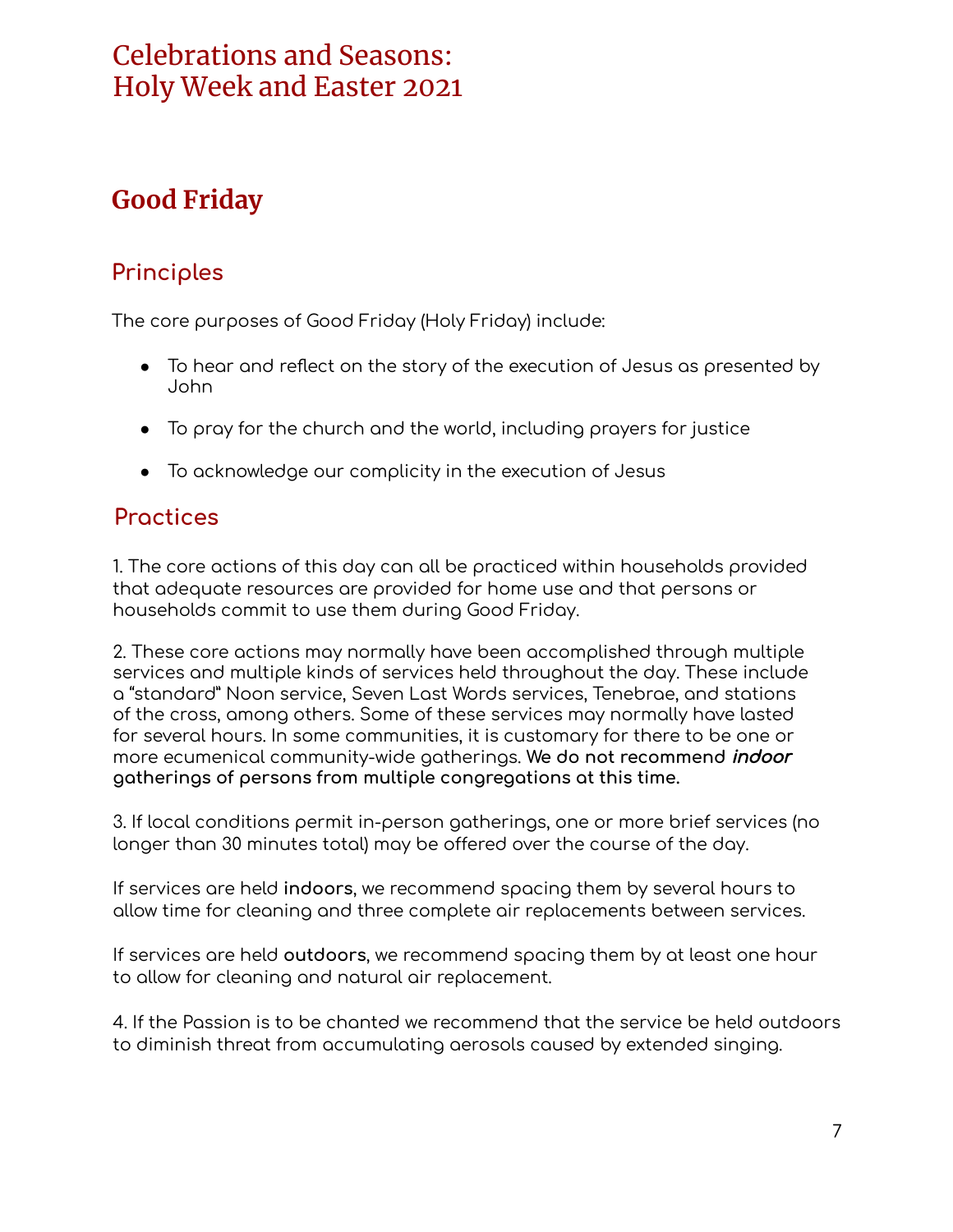5. If the service is held indoors, we recommend using non-verbal, bodily responses (such as American Sign Language, or a simple bow) instead of verbal responses to the intercessions.

6. In-person gatherings should not exceed 30 minutes. If the planned service exceeds 30 minutes, we recommend producing the service by other means and providing ways for others to view it remotely (outdoors) or online.

7. Devotional practices that involve kissing the cross or touching it are not recommended at this time.

8. We recommend that practices of the stations of the cross take place outdoors, especially if any indoor gatherings are planned for the day or evening.

## **The Great Vigil of Easter**

#### **Principles**

- 1. The Easter Vigil has become important for many congregations that observe a full set of services over the three days (Maundy Thursday, Good Friday, and Easter). It is particularly important for congregations that maintain a catechumenal process, such as the Rite of Christian Initiation of Adults (RCIA), since the Great Vigil is when that process culminates in baptism.
- 2. The Easter Vigil is by nature a long ritual event consisting of four distinct movements, or services:
	- The Service of Light
	- The Service of the Word
	- The Service of the Baptismal Covenant
	- The Service of the Table

One can locate liturgical texts, rubrics, and propers for the Easter Vigil in many denominational ritual books, and we refer the reader to them. 1

3. The Vigil as a whole embodies a spirit of "being on watch" with a deliberate, unhurried pace through these four movements.

<sup>1</sup> For example, *The Book of Common Prayer* (New York: Church Publishing Incorporated, 1979), 285-95. *The United Methodist Book of Worship* (Nashville: The United Methodist Publishing House, 1992), 368-76. *Evangelical Lutheran Worship: Leaders Desk Edition* (Minneapolis, Minnesota: Augsburg Fortress , Publishers, 2006), 643-653.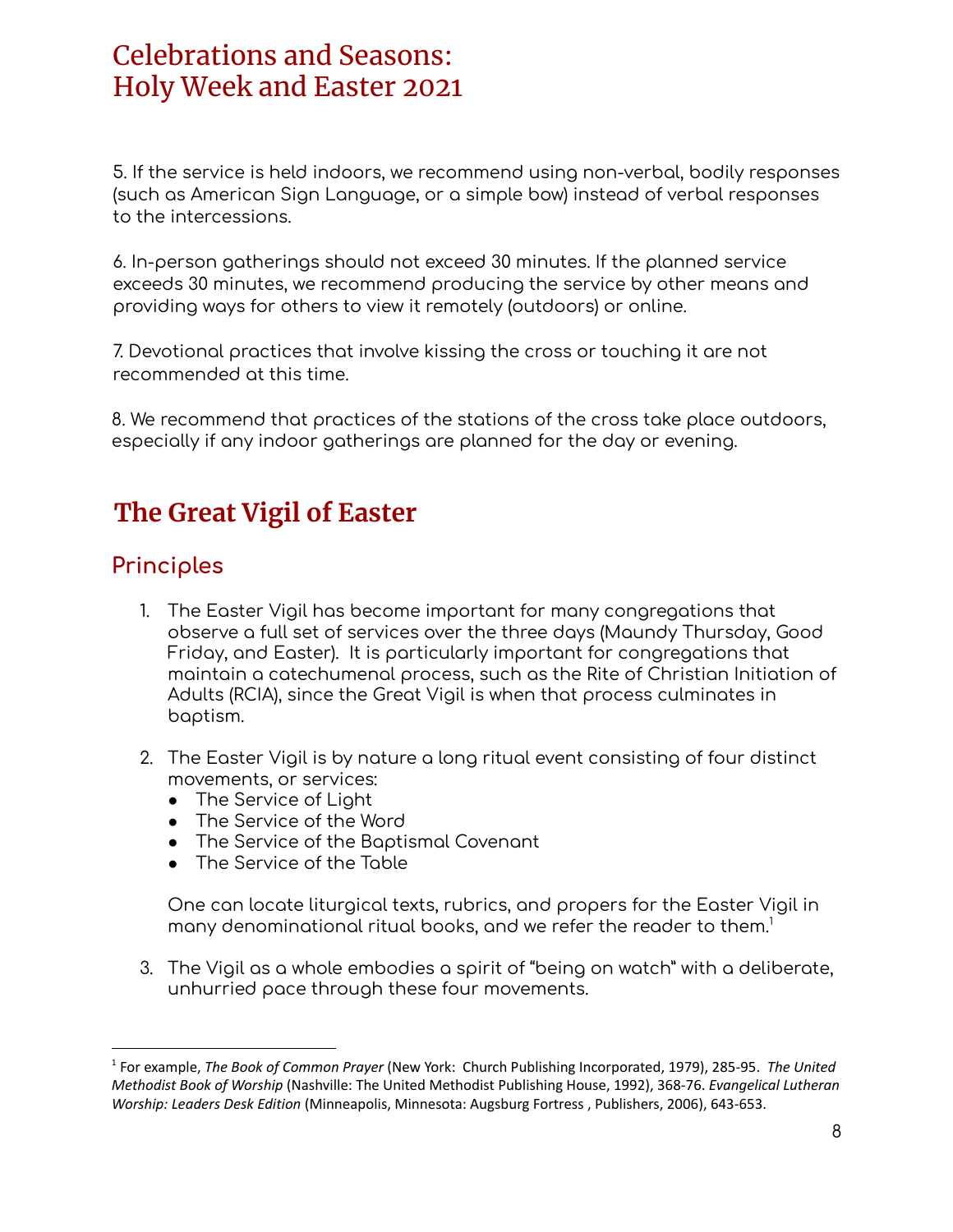#### **Practices**

- 1. We recommend holding the Service of Light and the Service of the Word online, beginning after sunset on Holy Saturday. These first two movements could be done in an unhurried manner, with no time limitations and could include such elements as "congregational" or (virtual) choir singing which may not be possible in an in-person gathering. $2$  The assembly may reconvene in an **outdoor** location for the Service of the Baptismal Covenant and the Eucharist, with this part of the liturgy beginning shortly before sunrise. If well planned, It should be possible to celebrate these final two services within the recommended thirty minutes.
- 2. The continuity of the Easter Vigil could be maintained by appointing representative members of the assembly to remain in prayer between the end of the Service of the Word and the beginning of the Service of the Baptismal Covenant. 3
- 3. Baptisms may be administered following the [guidance](https://www.ministrymatters.com/all/entry/10369/resuming-care-filled-worship-and-sacramental-life-during-a-pandemic) offered in the earlier work of this [consultation,](https://www.ministrymatters.com/all/entry/10369/resuming-care-filled-worship-and-sacramental-life-during-a-pandemic) p. 23 ff. Particular attention may be paid to baptismal vows calling baptismal candidates and those reaffirming their vows to lives of justice and inclusion and to work against injustice and exclusion.
- 4. As an act of baptismal reaffirmation, the presider may repeat the appropriate words of remembrance while scooping water and letting it pour back into the font.
- 5. Eucharist may be celebrated following our previous [guidance](https://www.ministrymatters.com/all/entry/10369/resuming-care-filled-worship-and-sacramental-life-during-a-pandemic), p. 20 ff.
- 6. We commend our careful [practices](https://www.ministrymatters.com/all/entry/10369/resuming-care-filled-worship-and-sacramental-life-during-a-pandemic) for extending communion to the unwillingly absent (p. 29 ff).

<sup>&</sup>lt;sup>2</sup> For an example of such a service, see the leaders' guide for "The Great Vigil of Easter Celebrated by The Order of Saint Luke through the medium of Zoom," April 11, 2020.

<sup>&</sup>lt;sup>3</sup> Leadership, clergy and lay, could be organized to cover half-hour periods and other members of the assembly could participate with them in this online prayerVarious forms could be appointed for use during this part of the Vigil, including other readings from scripture, collects and intercessory prayers. A recitation of the Psalter might be considered.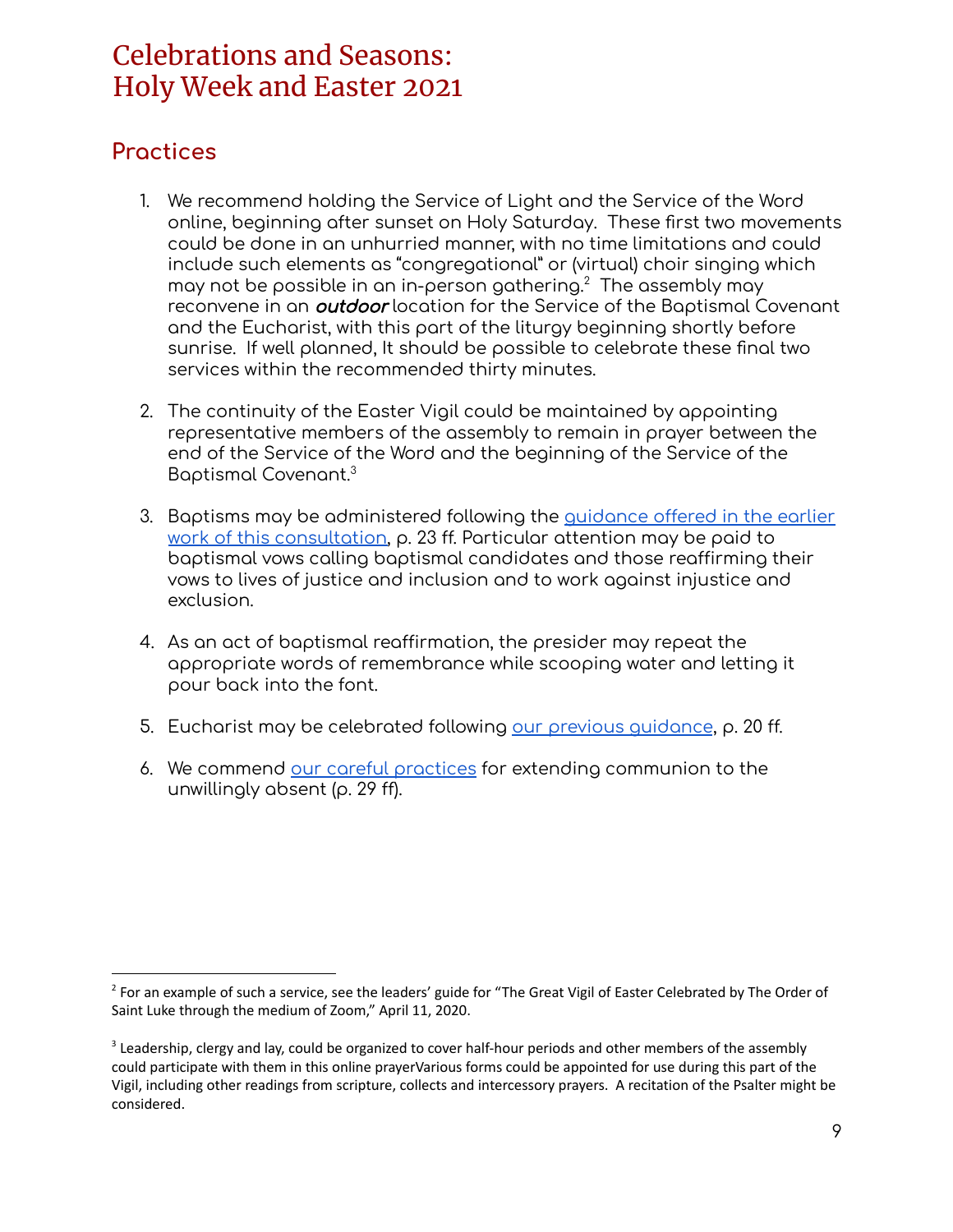## **Easter Sunday**

#### **Principles**

The core purposes of Easter Sunday:

- To remember and rejoice in the resurrection of Jesus Christ
- To celebrate the sacrament of baptism and/or reaffirmation of baptism
- To celebrate the Eucharist (Holy Communion)

#### **Practices**

1. Celebration of the resurrection may be held within households. The celebration of the sacraments requires some physical gathering.

2. If local conditions permit in-person gatherings, several brief services (no longer than 30 minutes) may be offered over the course of the day, beginning with the conclusion of the Great Vigil (baptism and Eucharist) at or near sunrise or a sunrise service.

3. **We recommend the entire service be held outdoors** (celebration, baptisms, and Eucharist).

We recommend spacing additional outdoor services by at least one hour after the conclusion of a previous service to allow for cleaning and natural air replacement.

If weather conditions require baptism and/or or Eucharist to be held indoors, we recommend spacing additional services by several hours after the conclusion of a previous service to allow time for cleaning and three complete air replacements between services.

4. If outdoors, a small ensemble, masked and spaced at least 16 feet apart, may sing an appropriate song celebrating the resurrection of Jesus. A wind ensemble, spaced 16 feet from all others, may also play if desired.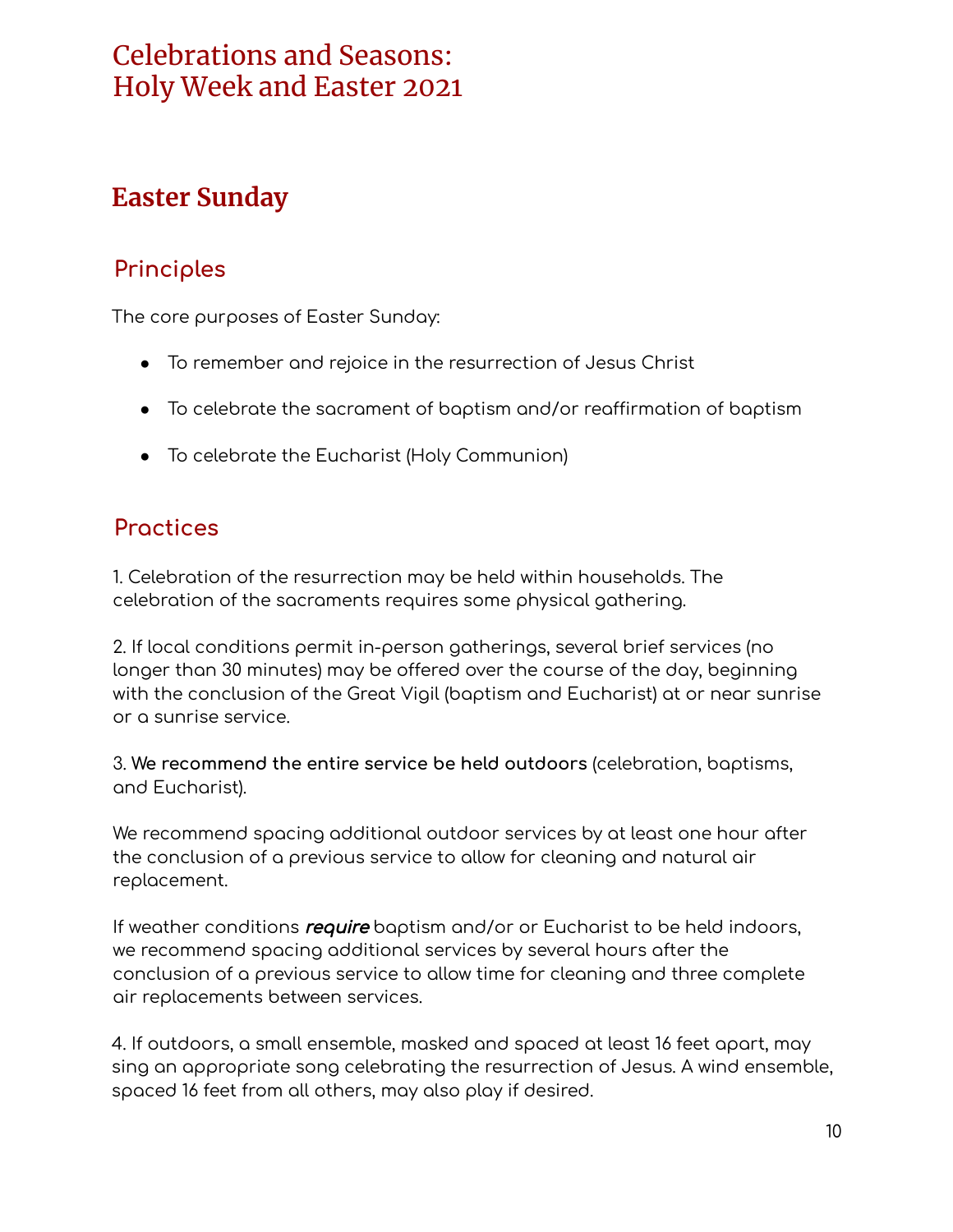If indoors, we recommend limiting singing to a soloist, masked and 16 feet away from anyone else. We do not recommend using wind instruments indoors.

5. For the reading of the gospel:

If indoors: We do not recommend that the gospel be chanted.

If outdoors: The gospel may be chanted, with the cantor at least 16 feet away from others and masked.

#### 6. For baptism:

We recommend following our previous [guidance](https://www.ministrymatters.com/files/862/Resuming%20Care-filled%20Worship%20and%20Sacramental%20Life.pdf) (pp. 23ff). Particular attention may be paid to baptismal vows calling baptismal candidates and those reaffirming their vows to lives of justice and inclusion and to work against injustice and exclusion.

#### 7. For baptismal reaffirmation:

If indoors, we recommend non-verbal responses.

If outdoors, verbal responses may be offered at a low volume.

Indoors or outdoors, the font is used only by the presider.

8. For the Eucharist (Holy Communion):

If indoors:

We do not recommend that the Great Thanksgiving be chanted or that congregational responses be spoken.

We recommend the distribution one kind only and silence at the distribution to limit time and exposure.

If outdoors: The Great Thanksgiving may be chanted if desired, and responses spoken by the congregation at a low volume. Distribution may be offered in both kinds in silence, following our previous [guidance](https://www.ministrymatters.com/files/862/Resuming%20Care-filled%20Worship%20and%20Sacramental%20Life.pdf) (pp. 20 ff).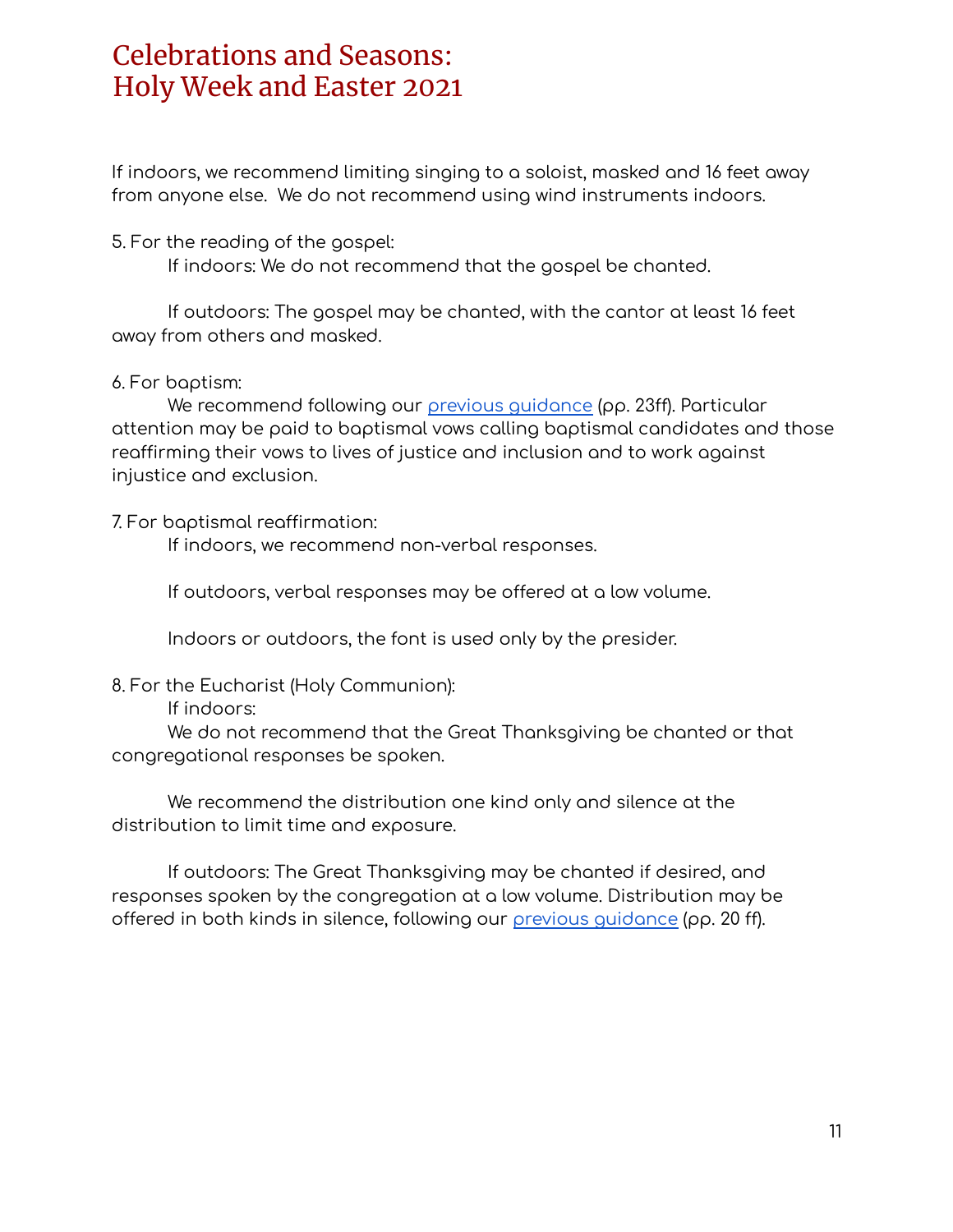#### **Acknowledgments**

**The Consultation thanks The Calvin Institute of Christian Worship, Emory University/Candler School of Theology, The Liturgical Conference, The Styberg Preaching Institute, and The Evangelical Lutheran Church in America for partnership to support the creation and distribution of these resources.**

## **The Consultation includes:**

#### **CONVENERS**

The Rev. Taylor W. Burton Edwards, Pastor and Consultant, Evangelical Lutheran Church in America

The Rev. Larry Goodpaster, Bishop-in-Residence, Candler School of Theology, Emory University

The Rev. Dr. L. Edward Phillips, Associate Professor of Worship and Liturgical Theology, Candler School of Theology, Emory University

Dr. Amos Nascimento, Director of Global Education and New Initiatives, The General Board of Higher Education and Ministry of The United Methodist Church

#### **CONSULTATION PARTICIPANTS**

Deacon Jennifer Baker-Trinity, Program Director for Resource Development, Augsburg Fortress and Evangelical Lutheran Church in America

The Rev. Linda Bell, Retired Pastor; Former President, African Descent Lutheran Association of the Metropolitan New York Synod; D.Min student, United Lutheran Seminary

John Blevins, Associate Research Professor, Director of the Interfaith Health Program and Director of Social-Behavioral Sciences, Child Health and Mortality Prevention Surveillance Network, Rollins School of Public Health, Emory University

Dr. Erica Bjornstad, Assistant Professor, Division of Pediatric Nephrology, The University of Alabama at Birmingham and Pediatric Nephrologist, Children's of Alabama.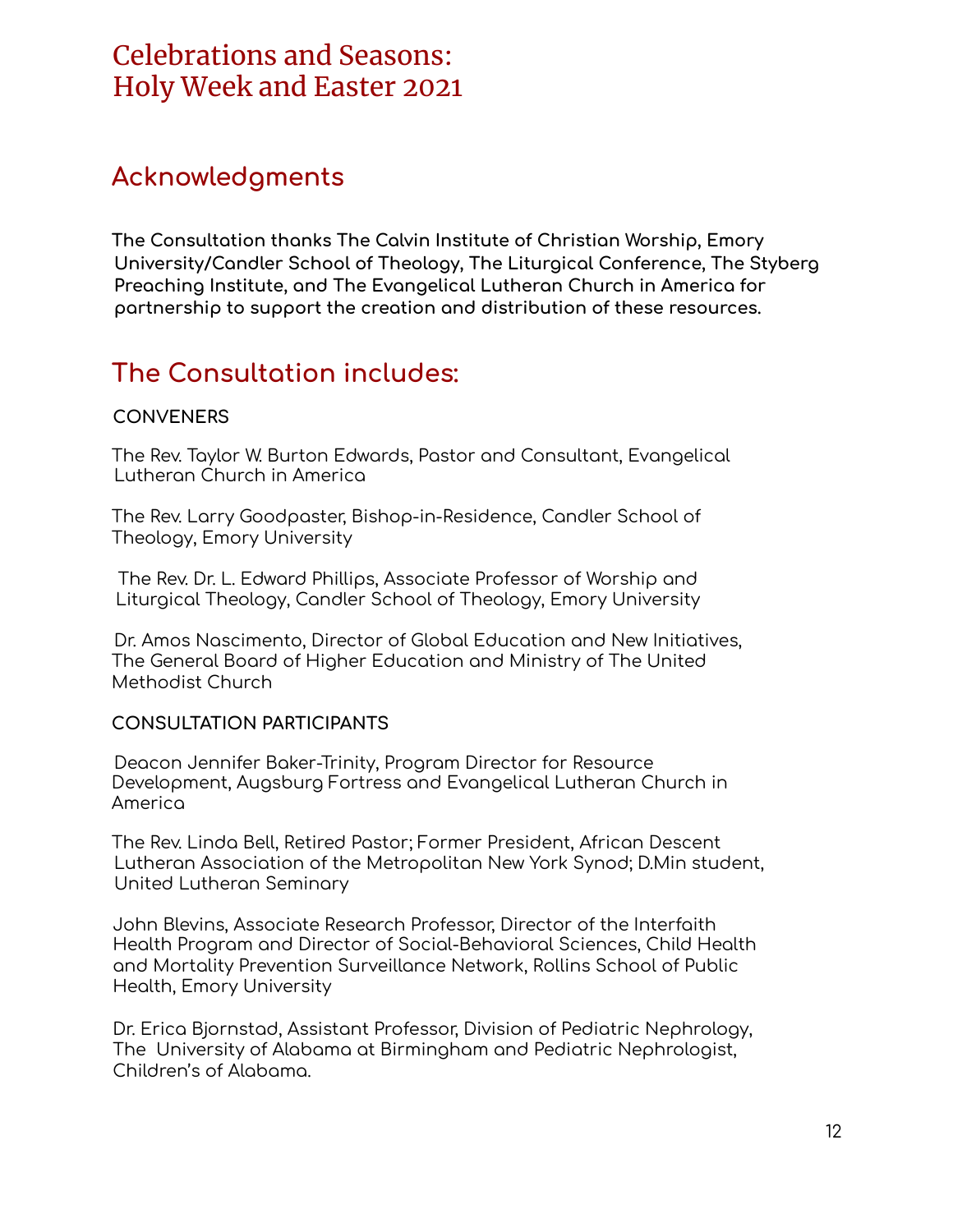Dr. Mary Jane Burton, Medical Director, Viral Hepatitis Clinics, G.V. (Sonny) Montgomery Medical Center, VA Medical Center, Jackson, Mississippi

The Rev. April Casperson, Director of Diversity and Inclusion for the West Ohio Conference of The United Methodist Church

The Rt. Rev. Brian Cole, Bishop, Episcopal Diocese of East Tennessee

The Rev. Lisa Garvin, Chaplain and Minister to the University, Southern Methodist University; United Methodist Board of Church and Society, Advocacy Chair

Melanie C. Gordon, Director of Diversity and Inclusion and Religion and Ethics Instructor, Christ Church Episcopal School, Greenville, South Carolina; Executive Director, Do-LOVE-Walk Children's Ministry **Consultants** 

The Rev. Dr. David Gambrell, DIrector of the Office of Theology and Worship, Presbyterian Church, USA.

The Rev. Ben Gosden, Senior Pastor, Trinity United Methodist Church, Savannah, Georgia

Brian Hehn, Director of The Center for Congregational Song, The Hymn Society in the United States and Canada

Dr. Mimi Kiser, Assistant Professor Research Track, Interfaith Health Program, Hubert Department of Global Health and Exec. Committee Religion and Public Health Collaborative, Rollins School of Public Health, Emory University

Dr. Mary Love, Administrative Secretary to the Pan Methodist Commission, and Adjunct Professor of Christian Education, Hood Theological Seminary

The Rev. Chris McAlilly, Pastor, Oxford University United Methodist Church, Oxford, Mississippi

Dr. Marcia McFee, Worship Design Studio and Professor of Worship, San Francisco Theological Seminary

The Rev. Dr. W. Douglas Mills, Pastor, Mountainside UMC, Cedar Crest, New Mexico, former Ecumenical Staff Officer, The United Methodist Church

The Rev. Dr. Bruce T. Morrill, SJ, Edward A. Malloy Chair of Catholic Studies in the Divinity School at Vanderbilt University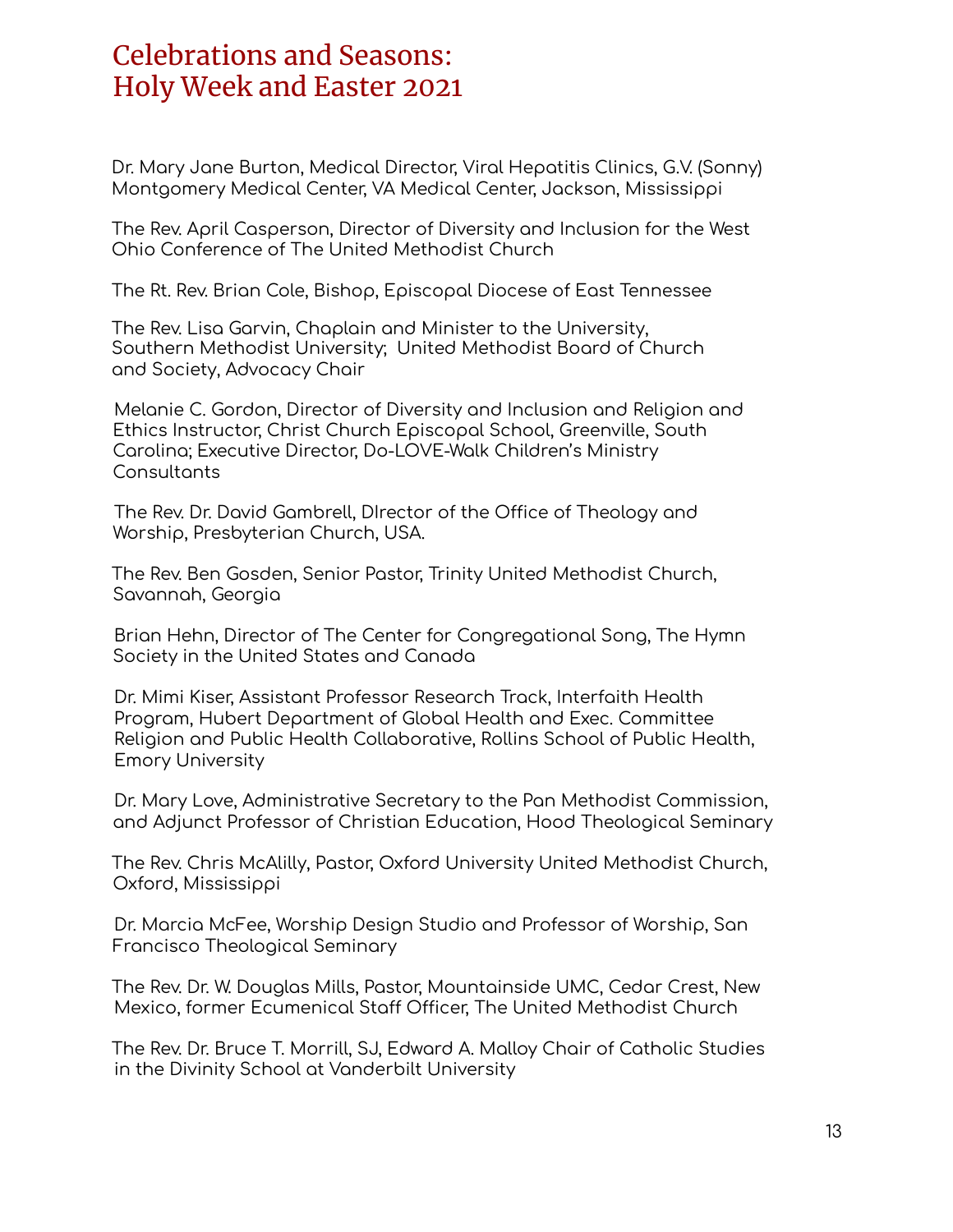The Rev. Hyemin Na, Ph.D. candidate, Emory University

Dr. Richard A. "Ran" Nisbett, MSPH (retired), Moderator, Iona Community Common Concern Network for the Whole Creation

Dr. Diana Sanchez-Bushong, Director of Music Ministries, Discipleship Ministries, The United Methodist Church

The Rev. Dr. Mark W. Stamm, Professor of Christian Worship, Perkins School of Theology, Southern Methodist University

The Rev. Kevin L. Strickland, Bishop of the Southeastern Synod of the Evangelical Lutheran Church in America

The Rev. Jonathan Trapp, Pastor, Church of the Redeemer, Evangelical Lutheran Church in America; Special Advisor for Emergency Management, The Centers for Disease Control and Prevention

Dr. Christian Weaver, Infectious Diseases Physician, G.V. (Sonny) Montgomery Medical Center, VA Medical Center, Jackson, Mississippi

The Rev. Dr. Lisa Weaver, Assistant Professor of Worship, Columbia Theological Seminary, Decatur, Georgia.

Deacon John Weit, Assistant to the Presiding Bishop, Executive for Worship, The Evangelical Lutheran Church in America

The Rev. Dr. Karen Westerfield Tucker, Boston University School of Theology

The Rt. Rev. Robert Wright, Bishop, Episcopal Diocese of Atlanta

#### **OTHER CONTRIBUTORS**

The Rev. Dr. Ruth Meyers, Dean of Academic Affairs and Hodges-Haynes Professor of Liturgics, Church Divinity School of the Pacific, Berkeley, California

The Rev. Dr. Thomas H. Schattauer, Professor of Liturgics and Dean of the Chapel, Wartburg Theological Seminary, Dubuque, Iowa